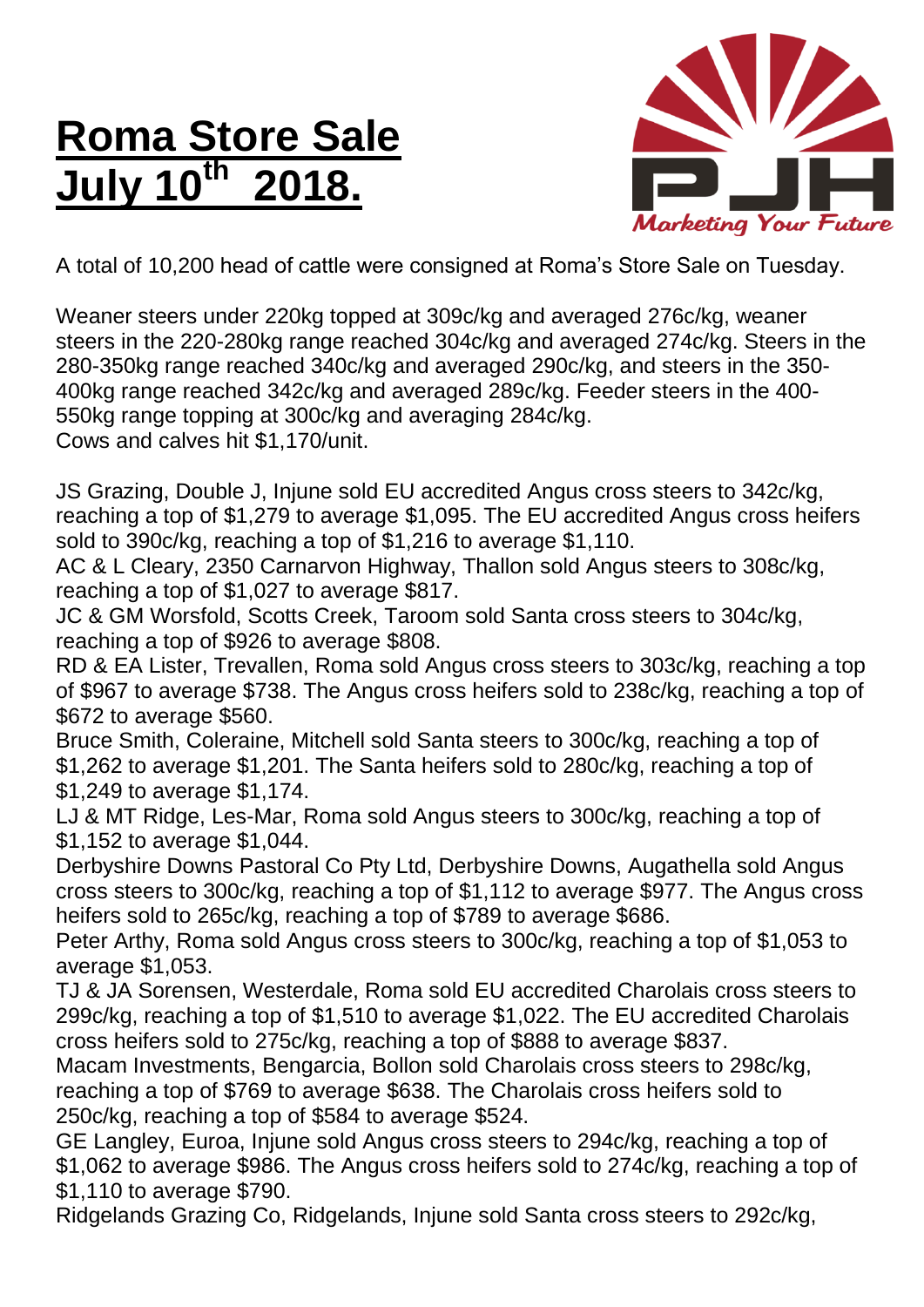reaching a top of \$1,364 to average \$1,347.

Dalmally Grazing Co, Dalmally, Roma sold Charolais cross steers to 292c/kg, reaching a top of \$1,363 to average \$1,247.

R Duff, LM Jones & P & M Gracie, Green Acrres, Injune sold Cross breed steers to 292c/kg, reaching a top of \$1,072 to average \$908. The Cross breed heifers sold to 246c/kg, reaching a top of \$775 to average \$670.

Estate of John Atherton, Redcliffe Stn, Hughenden sold Angus cross steers to 292c/kg, reaching a top of \$832 to average \$699.

PJ & KN Timmins, Maroona, Mitchell sold Santa steers to 290c/kg, reaching a top of \$1,346 to average \$1,346.

JM & KM Bock, Kilto, Wandoan sold Cross breed steers to 288c/kg, reaching a top of \$1,210 to average \$1,115.

RW & KE Thorne, Holmleigh, Mitchell sold Santa cross steers to 286c/kg, reaching a top of \$961 to average \$646. The Santa cross heifers sold to 228c/kg, reaching a top of \$550 to average \$494.

PJ & ME Brennan, For Far, Mitchell sold Charbray steers to 286c/kg, reaching a top of \$822 to average \$822. The Charbray heifers sold to 240c/kg, reaching a top of \$643 to average \$643.

BK & RR Dixon, Walangra, Mitchell sold Charolais steers to 284c/kg, reaching a top of \$1,073 to average \$748.

Curr Cattle Co, Glenample, Aramac sold Brahman cross steers to 282c/kg, reaching a top of \$870 to average \$643.

Tewinga Pastoral Holdings, Slashers Creek, Boulia sold Droughtmaster cross steers to 274c/kg, reaching a top of \$1,073 to average \$772.

Heifers under 220kg topped at 254c/kg and averaged 226c/kg, while heifers in the 220 – 280kg range topped at 370c/kg and averaged 243c/kg. Heifers in the 280- 350kg range topped at 390c/kg, averaging 273c/kg. Heifers in the 350-450kg range topped at 296c/kg, averaging 258c/kg.

Joy Naish & Renee Richardson, Coralbyn, Wandoan sold Angus cross heifers to 275c/kg, reaching a top of \$687 to average \$650.

A Swan, Springtime, Wallumbilla sold Angus heifers to 260c/kg, reaching a top of \$655 to average \$581.

GS & CJ White, Marionvale, Surat sold Charolais cross heifers to 236c/kg, reaching a top of \$627 to average \$572.

Cows in the 300-400kg range reached 180c/kg and averaged 148c/kg, while cows in the 400kg-500kg range reached 250c/kg and averaged 183c/kg. Cows over 500kg topped at 238c/kg, averaging 217c/kg.

## *PJH sell* **5<sup>TH</sup> position next week.** *Please be aware that all cattle being sold must be accompanied by a National Cattle Health Declaration as well as NVD*